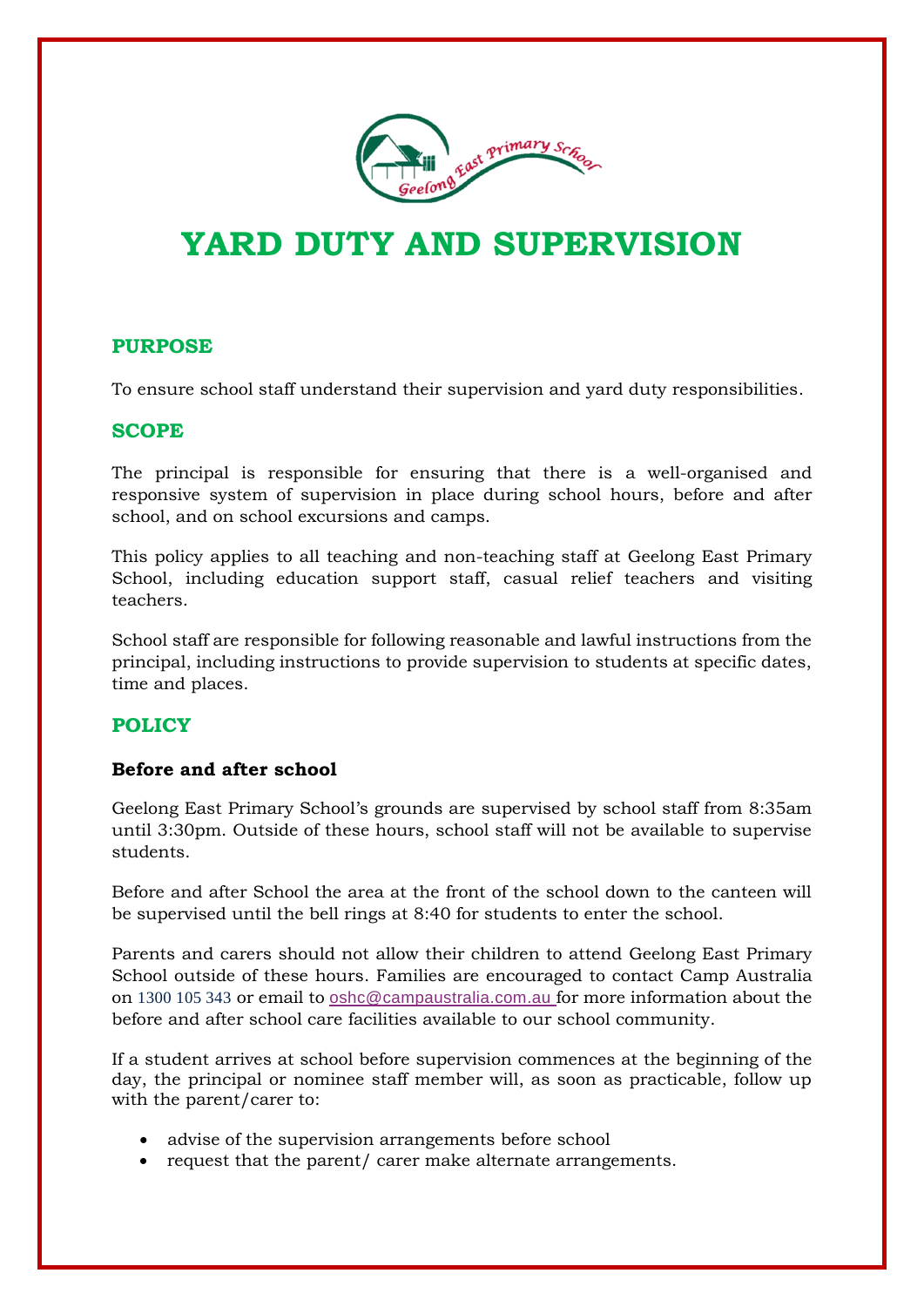If a student is not collected before supervision finishes at the end of the day, the principal or nominee staff member will consider whether it is appropriate to:

- attempt to contact the parents/carers
- attempt to contact the emergency contacts
- place the student in the Out of School Hours Care program
- contact Victoria Police and/or the Department of Health and Human Services (Child Protection) to arrange for the supervision, care and protection of the student.

School staff who are rostered on for before or after school supervision must follow the processes outlined below.

#### **Yard duty**

All staff at Geelong East Primary School are expected to assist with yard duty supervision and will be included in the weekly roster.

The Assistant Principal is responsible for preparing and communicating the yard duty roster on a regular basis. At Geelong East Primary School, school staff will be designated a specific yard duty area to supervise.

The designated yard duty areas for our school as of February 2019 are :-

| Zone            | Area                                                         |
|-----------------|--------------------------------------------------------------|
| Front of School | The area in front of the school down to<br>the Dome          |
| South           | Area from Dome to the Canteen area                           |
| Courtyard       | Eating Area and Asphalt area up to the<br>fence for the oval |
| Oval            | Oval area and the 5/6 play equipment                         |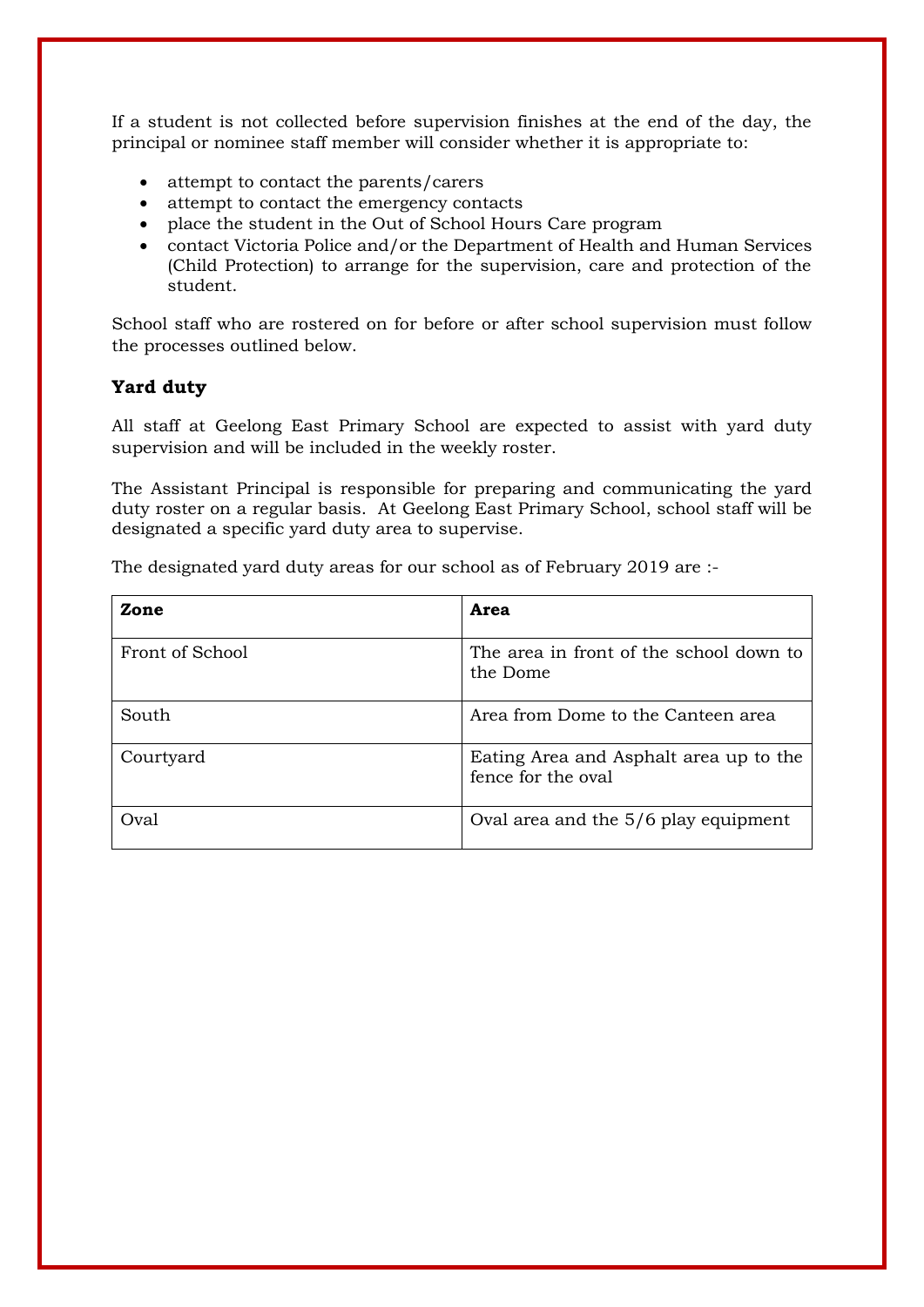

School staff must wear a provided safety/hi-vis vest whilst on yard duty. Safety/hivis vests will be stored in the 5/6 Open Learning Centre and will be delivered to teachers before the beginning of recess and lunch duty.

Staff who are rostered for yard duty must remain in the designated area until they are replaced by a relieving teacher.

During yard duty, supervising staff must:

- methodically move around the designated zone in a clockwise direction, to ensure that all areas are within line of sight to at least one yard duty teacher at a time.
- be alert and vigilant
- intervene immediately if potentially dangerous or inappropriate behaviour is observed in the yard
- ensure behavioural standards and implement appropriate consequences for Unkind Words or Unkind Actions (breaches of safety rules), in accordance with our Positive School Wide Behaviour agreements
- ensure that students who require first aid assistance receive it as soon as practicable. There are small bags attached to the Yard duty folders with requirements for minor scrapes. There are Red cards available to send to the office for major incidents requiring assistance
- log any incidents in the yard duty book or major incidents on Chronicle
- when being relieved of yard duty by another staff member, ensure that a brief but adequate verbal 'handover' is given to the next staff member in relation to any issues which may have arisen during the first period.

If the supervising staff member is unable to conduct yard duty at the designated time, they should contact the Assistant Principal with as much notice as possible prior to the relevant yard duty shift to ensure that alternative arrangements are made.